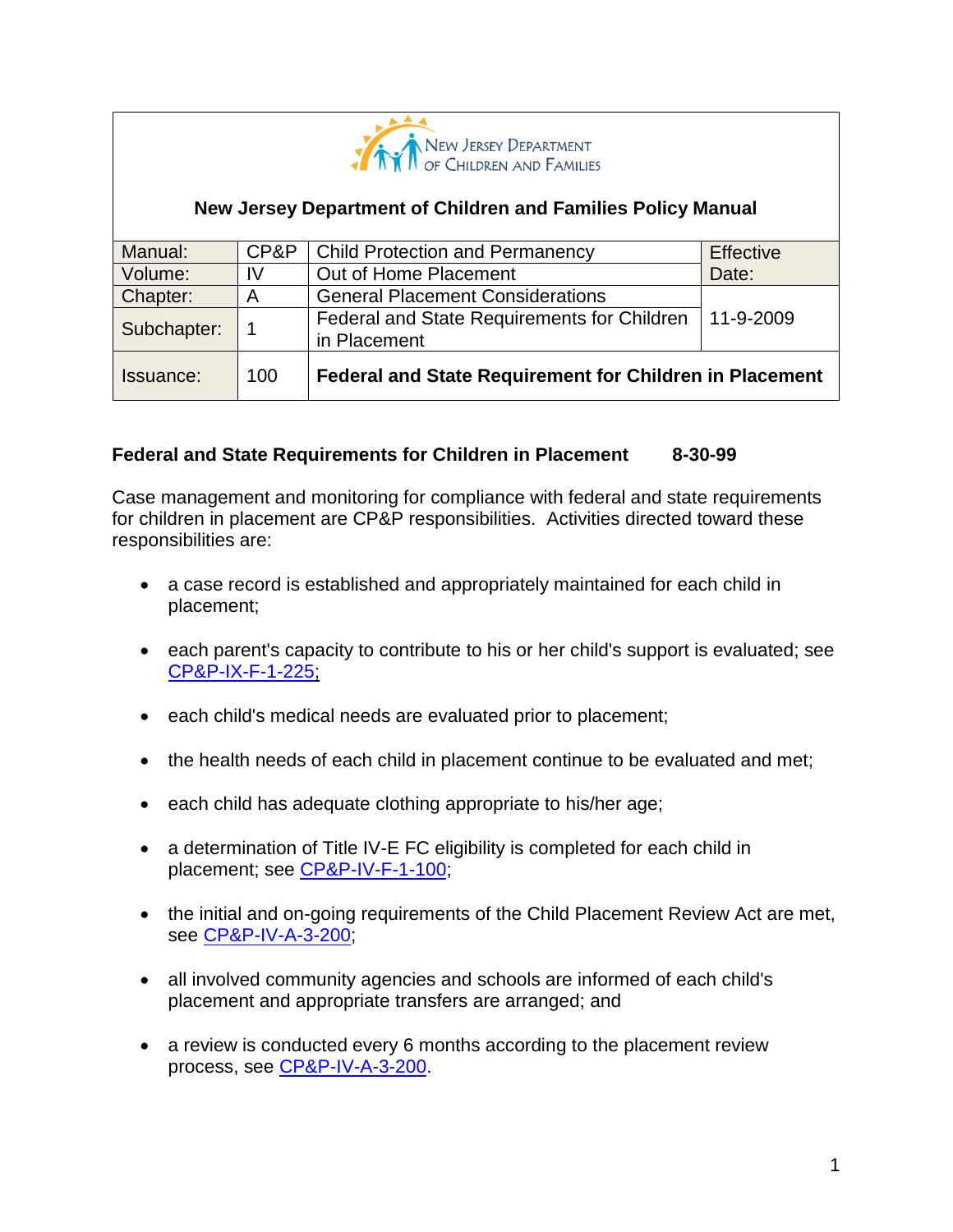Requirements apply to children from out-of-state in placement in New Jersey, with CP&P providing courtesy supervision (see [CP&P-VIII-D-2-200\)](CPP-VIII-D-2-200_issuance.shtml) and New Jersey children residing in placement out-of-state (see [CP&P-VIII-D-1-300\)](CPP-VIII-D-1-300_issuance.shtml).

# **Case Processing 11-9-2009**

When the child is not under CP&P supervision at the time that placement is determined necessary, complete all forms and screens necessary to add the child to the electronic case record. The Worker ensures that the child's identifying information is complete and accurate by:

- Requesting the long form birth certificate from the DCF Bureau of Vital Statistics (BVS) Liaison within thirty (30) days of the child's placement (see [CP&P-III-C-6-](CPP-III-C-6-100_issuance.shtml) [100,](CPP-III-C-6-100_issuance.shtml) Requesting Long Form NJ State BVS Certificates from DCF BVS Liaison, and CP&P Form [26-8,](CPP-X-A-1-26.8_issuance.shtml) Request for NJ Birth/Death/Marriage/Civil Union/Domestic Partnership Certificate);
- Filing the original (Bureau of Vital Statistics) copy of the long form birth certificate in the medical section of the paper case record;
- Ensuring that accurate identifying information is recorded in the electronic case record in NJ SPIRIT;
- Placing a copy of the long form birth certificate in the child's Life Book;
- Recording the child's Social Security number in NJS;
- Initiating corrections of birth data with BVS, when appropriate (see [CP&P-III-C-9-](CPP-III-C-9-100_issuance.shtml) [100\)](CPP-III-C-9-100_issuance.shtml); and
- Keeping NJS information current in accordance with NJS policy and procedures (see NJS Desktop for support materials).

# **Support 6-19-96**

In accordance with N.J.S.A. 30:4C-29.1, legally responsible persons (LRP) of children in placements where maintenance is provided by CP&P are evaluated to determine capacity to support. LRPs include natural or adoptive parents of minor children and spouses of minor children.

The parent is informed of his/her responsibility to contribute to the financial support of his/her child in placement. See [CP&P-IX-F-1-225,](CPP-IX-F-1-225_issuance.shtml) Support Procedures.

**Medical Coverage 6-19-96**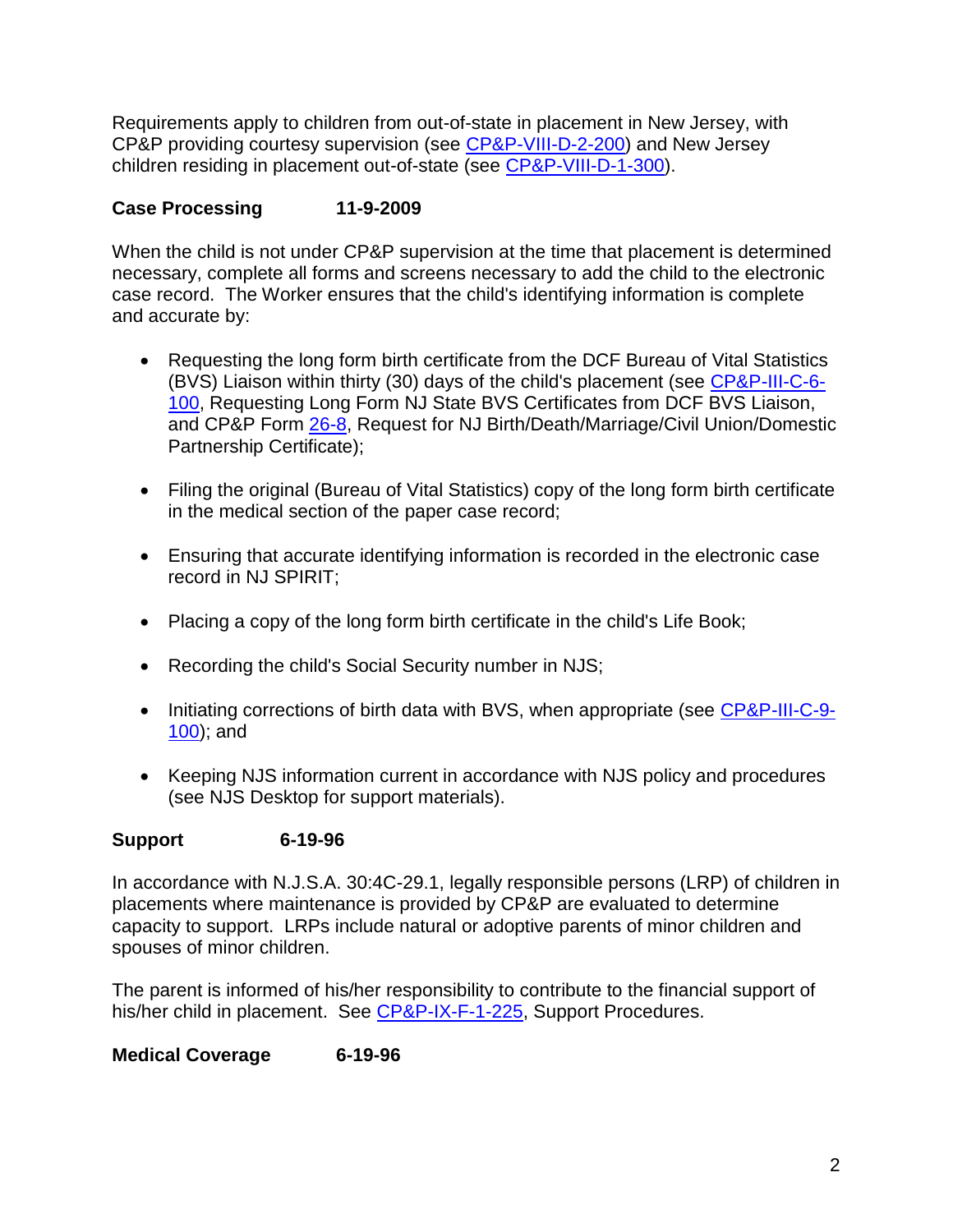Children in foster care are provided Medicaid Services through the Medicaid Program if eligible. When a child is placed in foster care, eligibility is evaluated for the Medicaid Program in accordance with [CP&P-V-A-2-200,](CPP-V-A-2-200_issuance.shtml) Medicaid Eligibility Determination for CP&P Children. The foster parent is advised to take the child for health services to participating Medicaid providers only. According to Title XIX, third party insurance coverage is utilized before Medicaid will cover the costs of medical services on behalf of a foster child. In compliance with this requirement, a determination is made whether the child entering foster care is covered under any private health insurance plan, and that Medicaid and the foster parent are advised of the status of private health insurance coverage for the child. The availability of coverage is redetermined every 6 months.

If the child has a serious medical condition or tests positive for the HIV virus, the Worker consults with the Pediatric Nurse Consultant to determine if the child may be eligible for a Medicaid Waiver Program. See [CP&P-V-A-1-100.](CPP-V-A-1-100_issuance.shtml)

### **Continued Eligibility for WFNJ TANF 11-22-2004**

In accordance with N.J.A.C. 10:90-2.16, a child placed in foster care for less than 30 consecutive days does not affect eligibility or the level of the grant; a child placed in foster care for 90 days or less, may remain eligible to be continued on the grant. The County Board of Social Services will review the situation if the child's CP&P out-of-home placement will last longer than 30 days.

### **PROCEDURES RELATED TO FEDERAL AND STATE REQUIREMENTS FOR CHILDREN IN PLACEMENT 11-1-2005**

| <b>RESPONSIBILITY</b> | <b>ACTION REQUIRED</b>                                                                                                                                                                                                                                                                                                                                              |
|-----------------------|---------------------------------------------------------------------------------------------------------------------------------------------------------------------------------------------------------------------------------------------------------------------------------------------------------------------------------------------------------------------|
| Worker                | 1. Ensure that CP&P has proper legal<br>authority at the time the child enters<br>placement. If the child in placement<br>in New Jersey is from out-of-state,<br>with CP&P providing courtesy<br>supervision, ensure that the sending<br>state has custody pursuant to the<br>Interstate Compact on the<br>Placement of Children. See CP&P-<br><b>VIII-D-2-200.</b> |
|                       | 2. Ensure that the child's birth data is<br>complete and correct.                                                                                                                                                                                                                                                                                                   |
|                       | 3. Inform the parent of support<br>requirements.                                                                                                                                                                                                                                                                                                                    |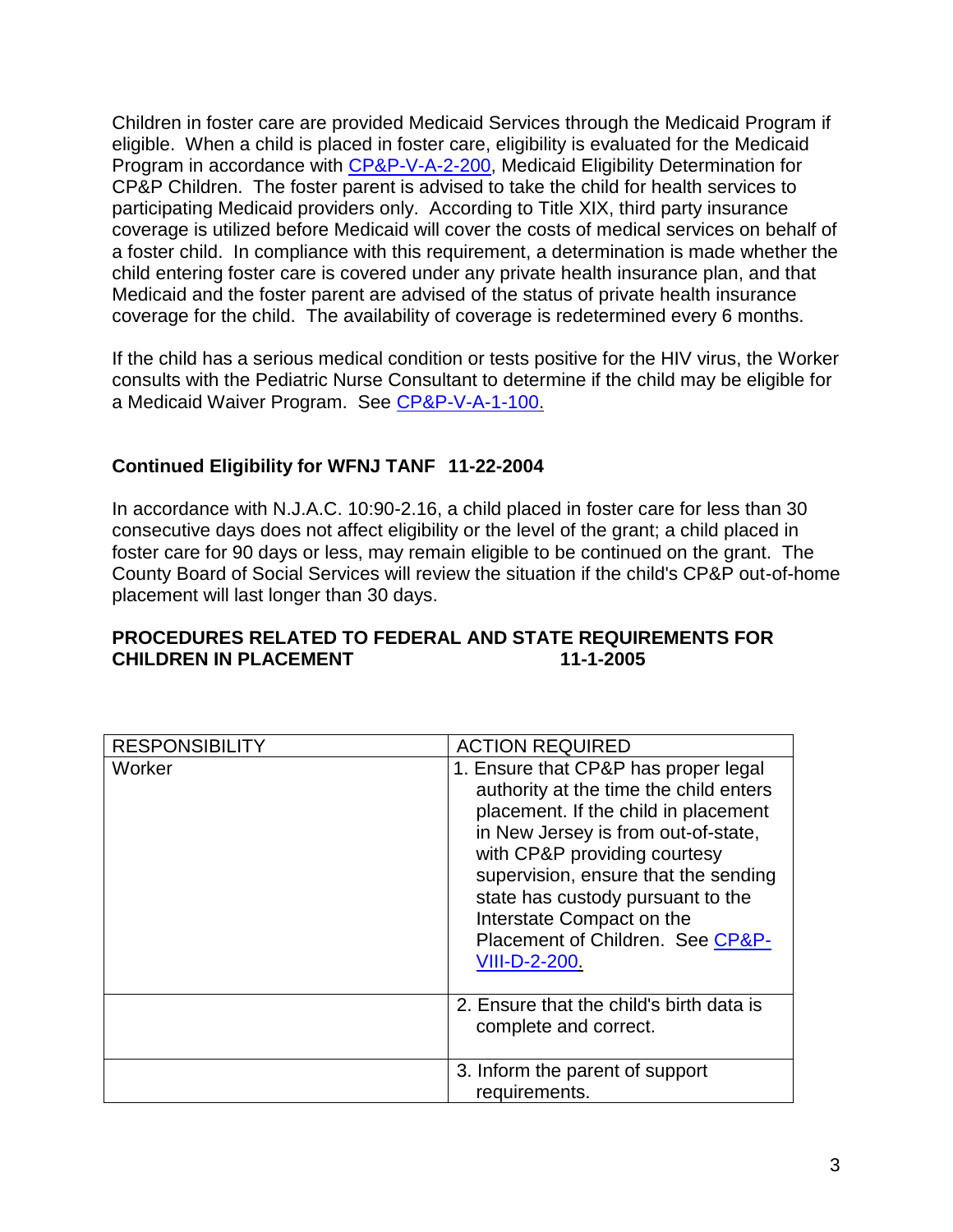|                      | 4. Determine Medicaid eligibility and<br>enroll the child.                                                                                                                                                                                                       |
|----------------------|------------------------------------------------------------------------------------------------------------------------------------------------------------------------------------------------------------------------------------------------------------------|
|                      | 5. Determine whether the child is<br>covered by a private health<br>insurance plan and update the<br>Medicaid Status File using the CP&P<br>Form 11-69, Medicaid Eligibility File<br>Demographic Changes. Advise the<br>resource parents of private<br>coverage. |
|                      | 6. For each child initially entering out-<br>of-home placement, obtain a medical<br>examination within 24 hours prior to<br>the placement. Determine and<br>arrange for the appropriate payment<br>method.                                                       |
|                      | 7. Provide the physician with relevant<br>health information regarding the<br>child.                                                                                                                                                                             |
|                      | 8. Establish a health care record for<br>each child and provide the resource<br>parent with a health care record<br>which documents health information<br>concerning the child, using CP&P<br>Form 11-10, Health Passport and<br><b>Placement Assessment.</b>    |
|                      | 9. Arrange for follow-up medical<br>treatment when appropriate.                                                                                                                                                                                                  |
|                      | 10. Ensure that appropriate referrals for<br><b>EPSDT</b> or Medicaid Waiver<br>programs are initiated. (Consult with<br>the CP&P Local Office Child Health<br>Unit Nurse, as necessary, for waiver<br>programs.)<br>11. Determine the child's clothing needs.   |
| Worker<br>Supervisor | 12. Prepare a Special Approval<br>Request, CP&P Form 16-76, if initial                                                                                                                                                                                           |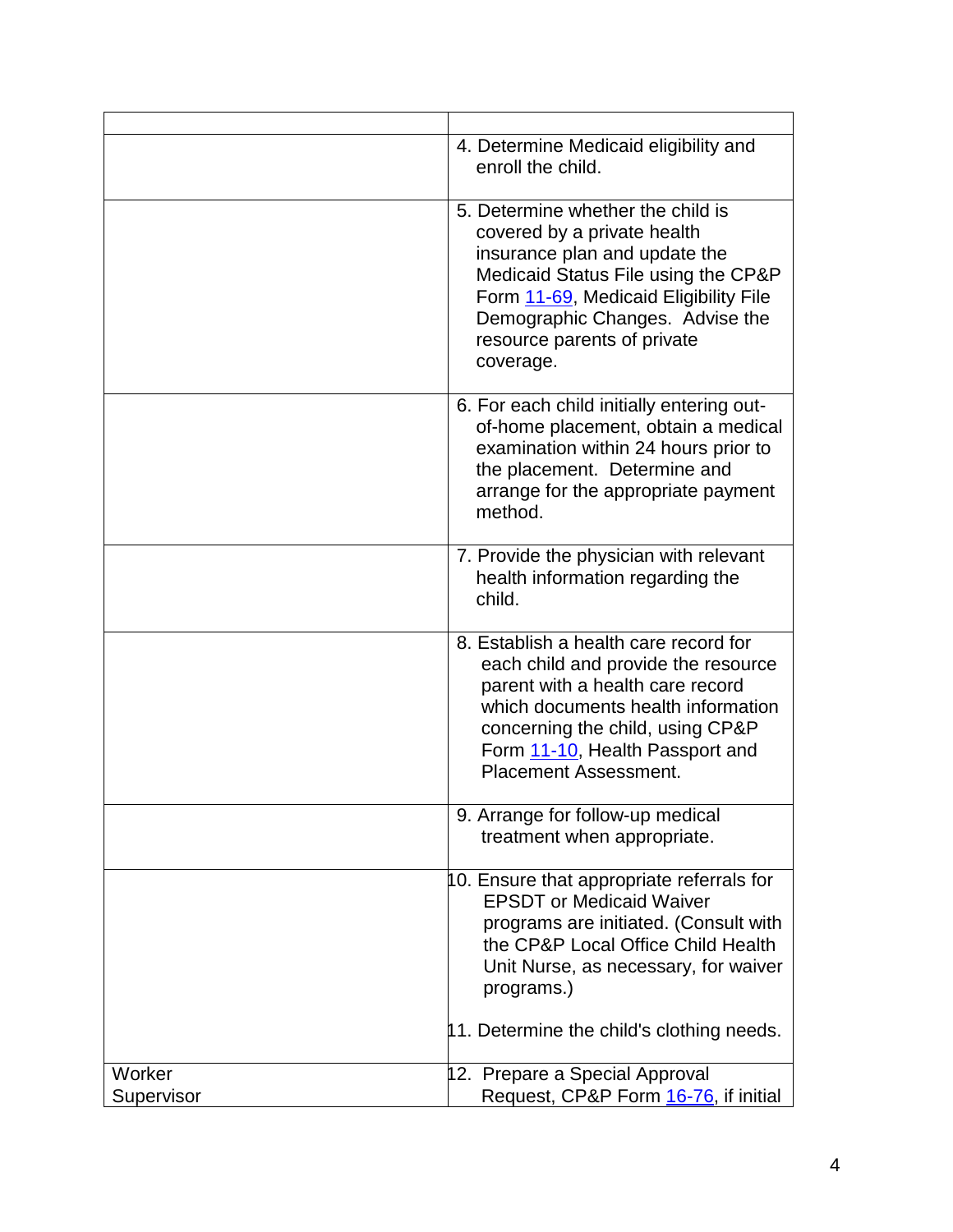|        | clothing allotment is necessary.                                                                                                                                                                                                                                                                   |
|--------|----------------------------------------------------------------------------------------------------------------------------------------------------------------------------------------------------------------------------------------------------------------------------------------------------|
| Worker | 13. Determine whether the resource<br>parent has a child passenger<br>restraint system or booster seat if<br>the child is less than eight years of<br>age and weighs less than 80<br>pounds; ensure that it is properly<br>installed in the back seat of the<br>vehicle. See CP&P-III-C-2-500.     |
|        | 14. Arrange to issue a check from the<br>LO Bank Account to the resource<br>parent to purchase a child<br>passenger restraint system or<br>booster seat if one is needed and<br>none is available from the LO. See<br>CP&P-IX-F-1-300 and CP&P-IV-B-<br>7-200, Removal in Emergency<br>Situations. |
|        | 15. File a CP&P Form 5-47, Notice of<br>Placement with the court and<br>forward a case plan to the review<br>board complying with CPRA.                                                                                                                                                            |
|        | 16. Arrange for the transfer of school<br>records and other appropriate<br>agency records.                                                                                                                                                                                                         |
|        | 17. Obtain the school transfer card<br>promptly and give it to the resource<br>parent. Request that the receiving<br>school obtain pupil records,<br>including immunization records, as<br>required by N.J.S.A. 18A:6.                                                                             |
|        | 8. Develop a CP&P education record<br>for each child initially entering<br>resource family care, who is subject<br>to the state laws governing<br>compulsory education. Use CP&P<br>Form 5-16, Child's Education<br>Record.                                                                        |
|        | 19. Provide the resource parent with the                                                                                                                                                                                                                                                           |